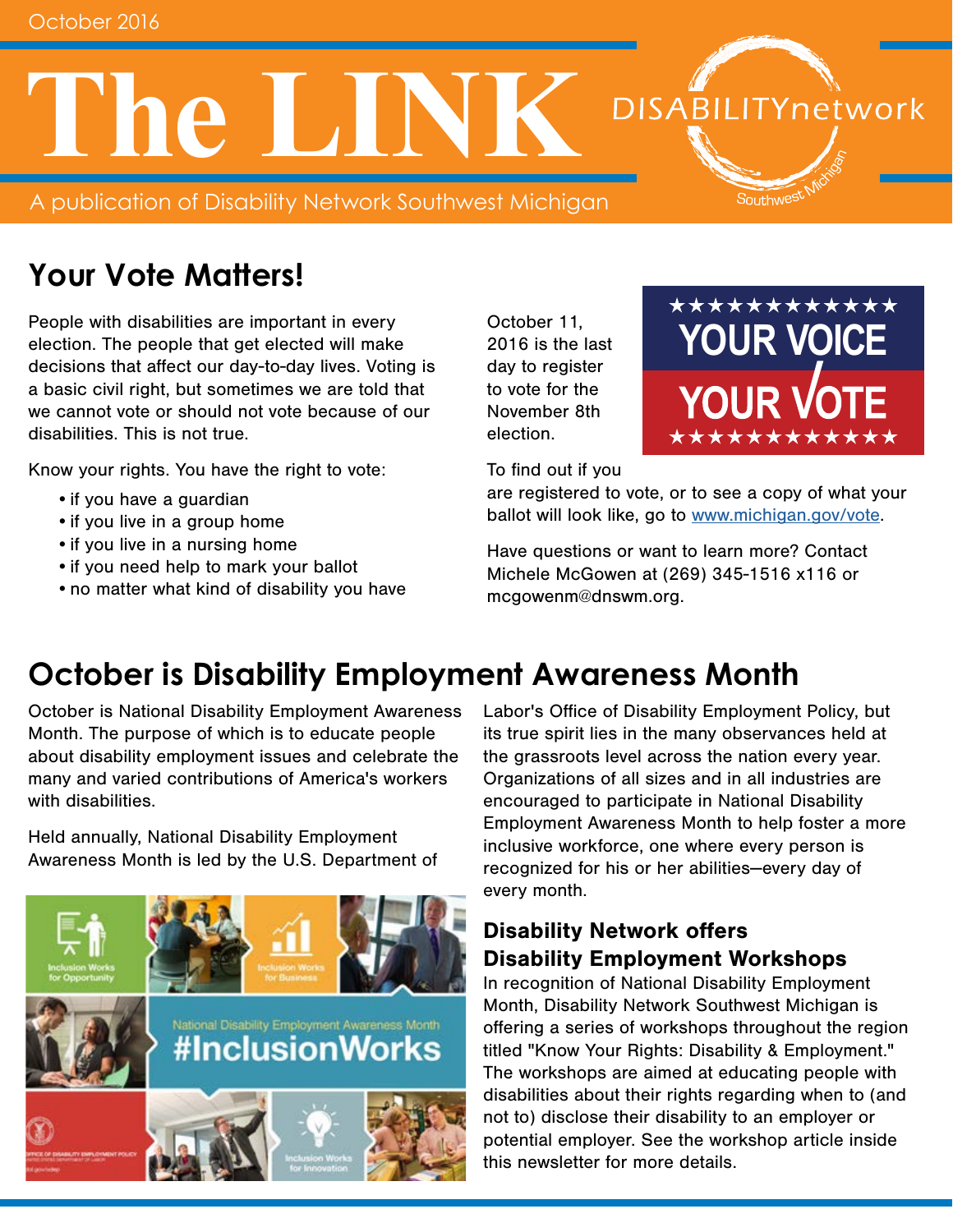### Disability Network Southwest Michigan

Serving 8 counties in Southwest Michigan:

> **BARRY BERRIEN BRANCH CALHOUN** CASS KALAMAZOO ST. JOSEPH VAN BUREN

#### Office Locations:

517 E. Crosstown Pkwy Kalamazoo, MI 49001 (269) 345-1516

2900 Lakeview Avenue St. Joseph, MI 49085 (269) 985-0111

For the accessibility and well-being of our employees and visitors, Disability Network Southwest Michigan is a fragrance-free office. Please do not wear perfume, cologne or other scented products when visiting.

#### Mission Statement:

We educate and connect people with disabilities to resources while advocating social change.

### Vision Statement:

Our vision is a community that values disability as human diversity, free of attitudinal barriers, where all people benefit with full access and inclusion.

# **Disability & Employment Workshops**

### How, When and Why to Talk About It

As a person with a disability you may be wondering what you should or should not say to your employer, or a prospective employer, about your disability or medical condition. Disability Network is offering a FREE workshop that will inform you of your rights in regards to disclosing your disability at work. You will also learn how to ask your employer for an accommodation and get employment resources to help navigate your workplace.

This workshop is being offered in five locations throughout our region. Choose the date and location that work best for you.

| Date/Time                        | <b>Location</b>     |                                                                              |
|----------------------------------|---------------------|------------------------------------------------------------------------------|
| Wed., Oct. 5<br>10 AM - 12 PM    | Kalamazoo           | Disability Network Southwest Michigan<br>517 E. Crosstown Parkway, Kalamazoo |
| Mon., Oct. 10<br>10 AM - 12 PM   | Paw Paw             | Michigan WORKS!<br>32849 Red Arrow Highway, Paw Paw                          |
| Tues., Oct. 11<br>10 AM - 12 PM  | St. Joseph          | Disability Network Southwest Michigan<br>2900 Lakeview Avenue, St. Joseph    |
| Fri., Oct. 28<br>10 AM - 12 PM   | <b>Battle Creek</b> | Michigan WORKS!<br>200 W. Van Buren Avenue, Battle Creek                     |
| Mon., Oct. 31<br>$1$ PM $-$ 3 PM | Dowagiac            | Michigan WORKS!<br>601-D N. Front Street, Dowagiac                           |

Visit our website, [www.dnswm.org,](http://www.dnswm.org/disability-employment-workshops/) for more information. These workshops are free and open to the public. Please register in advance by contacting Miranda Grunwell at (269) 345-1516 x120 or grunwellm@dnswm.org. Let us know if you need an accommodation to participate.

This is a fragrance-free environment. Please do not wear perfume, cologne or other scented products to this event.

### **Lunchtime Book Club with a Movie!**

At December's Lunchtime Book Club meeting we will enjoy a light lunch, discuss the book and then watch the movie. Didn't read the book? Come join us for lunch and the movie!

The Revised Fundamentals of Caregiving is bursting with energy and filled with moments of absolute beauty. The story ponders life's terrible surprises as well as what it takes to truly care for another human being.

The Lunchtime Book Club will meet on Wednesday, December 7, 12 noon - 2:30 PM in both our Kalamazoo



and St. Joseph offices. Please RSVP to Michele McGowen at (269) 345-1516 x116 or mcgowenm@dnswm.org. Learn more about the Lunchtime Book Club on our website at [www.dnswm.org/connect/book-club](http://www.dnswm.org/connect/book-club/).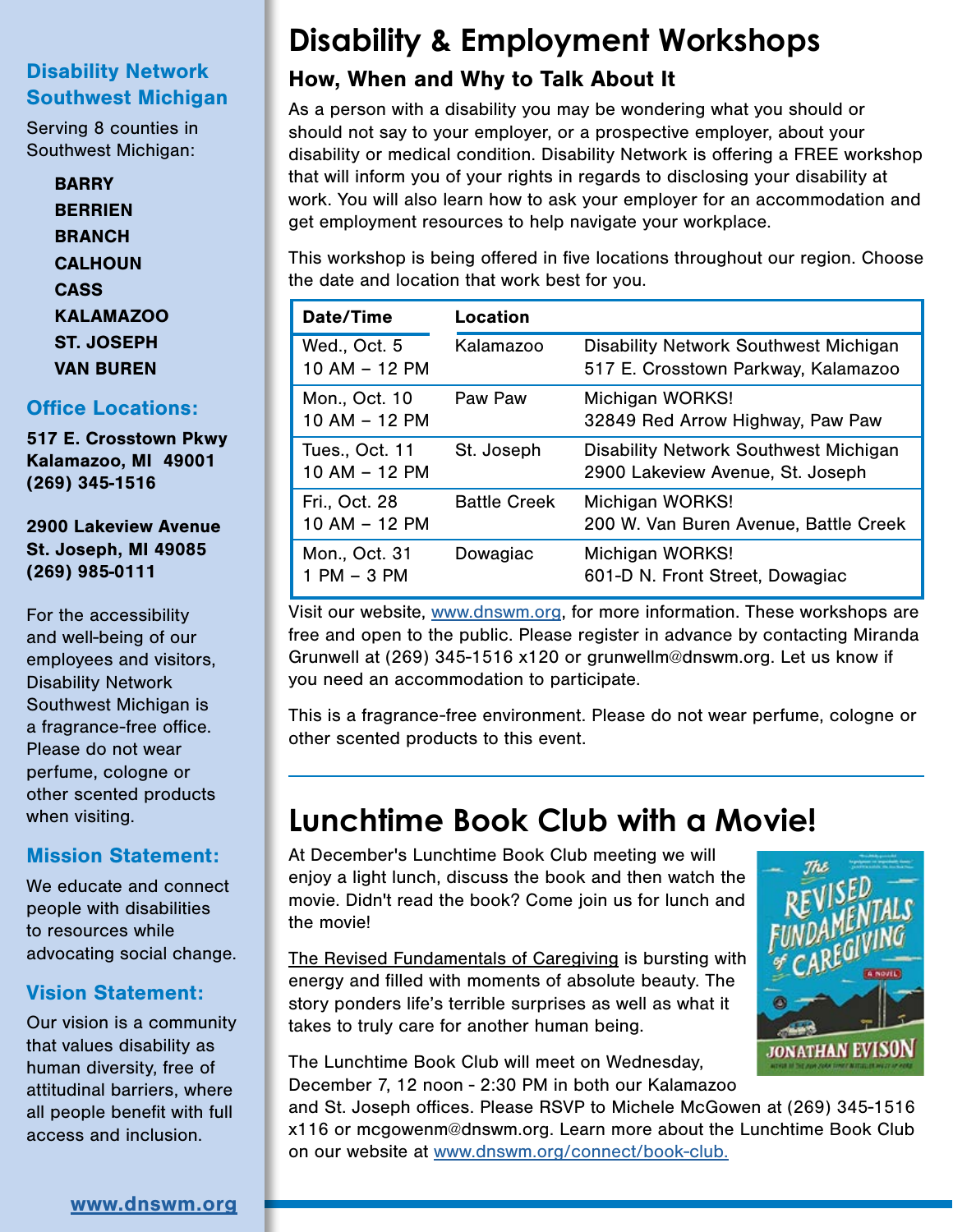# **Nursing Facility Transition Program**

The goal of Disability Network's Nursing Facility Transition (NFT) program is to provide individuals, regardless of their disability or age, the opportunity to choose community-based living as a viable alternative to nursing facility residency.

Some of the support services that may be available through the NFT Program are:

- •Exploring in-home care options and connecting with personal care chore provider services.
- Providing information on housing options and assisting with applications.



- •Assisting with one-time moving expenses, such as a security or utility deposit, housekeeping supplies and furniture.
- •Connecting with community resources, such as transportation and home delivered meals.
- •Improving safety in the home by purchasing a personal emergency response system, bath bench or other assistive devices not covered by insurance.
- •Increasing home accessibility by building a ramp or installing grab bars.

Disability Network Southwest Michigan assists with Nursing Facility Transition throughout our eight-county service area. Contact Lisa Hansen in our Kalamazoo office for more information about the NFT program: (269) 345-1516 x111 or email her at hansenl@dnswm.org.

### You can help support our NFT program!

Many of the people we help transition back into the community need household items to help furnish their new living space. Please see the back panel of this newsletter for a list of items you can donate in support of this program.

Nursing Facility Transition is just one example of how Disability Network is bridging the gap for people with disabilities in Southwest



Michigan. Person-centered planning is incorporated into transition services so that people with disabilities are educated about options and make choices about their life based on their own individual needs and desires. This is at the heart of each of our core services: Information & Referral, Independent Living, Transition, Peer Support, and Community Education & Advocacy.

### Our Publications:

The LINK is our quarterly newsletter, available in printed format or emailed in electronic format.

Disability Digest is a monthly e-newsletter focused on Disability Rights issues and upcoming Disability Network happenings. Available in electronic format only.

Business & Disability Bulletin is a bi-annual e-newsletter directed at businesses and organizations wanting to stay informed about regulations and best practices regarding disability employment. Available in electronic format only.

You can sign up online for any of our publications at www.dnswm.org, or contact Dale at abbottd@dnswm.org or (269) 345-1516 x123.

Current and past issues of our publications are available on our website at www.dnswm.org.

This newsletter is available in alternative format upon request.